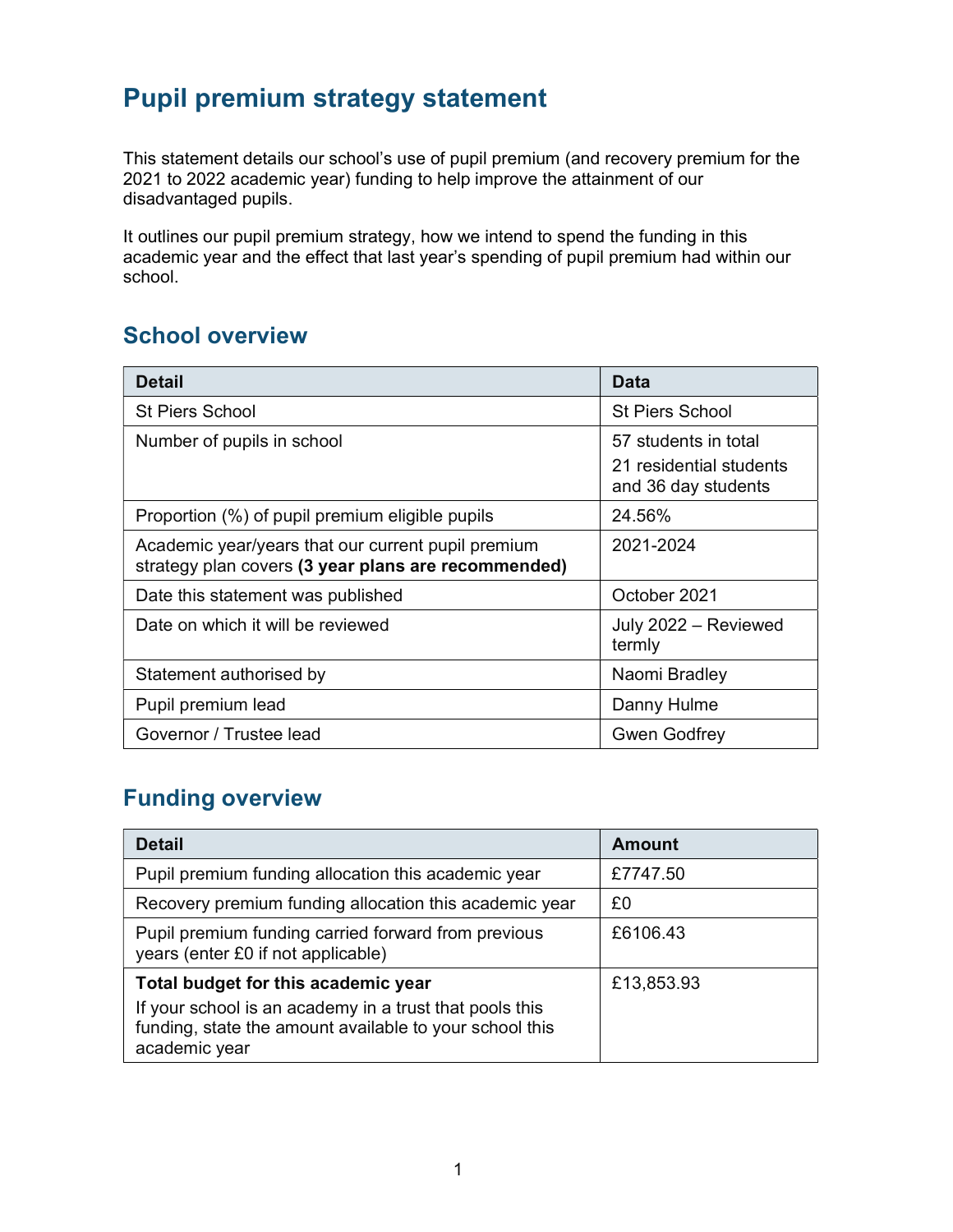# Part A: Pupil premium strategy plan

## Statement of intent

St Piers is a mixed, 5-19, non-maintained, residential and day special school for children and young people with epilepsy and a range of related co-morbidities such as complex medical and psychological disorders. Our students have a range of needs from moderate learning difficulties to profound and multiple learning difficulties.

At St Piers, we main aim to provide specialist support for all our students in order to help them to develop their skills in learning and independence to give them the quality of life they deserve. PPG enables us to target our approaches on a personalised level and provide resources to help our students in their daily lives for them to progress well.

Our students who are looked after (CLA) have termly PEP meetings, enabling professionals to come together in planning support needs and resources that will be best placed to help them achieve and develop.

The funding has enabled us to close gaps in attainment in core subjects, as well as supporting our CLA students in developing their personal skills and independence, overcoming their barriers to effectively learning. This could be through therapeutic approaches, sensory regulation resources and learning packages designed to engage those who struggle to focus.

Current data shows that students in receipt of PPG are either achieving or exceeding their current targets. This has been supported by the personalised resources we have been able to provide our students through PPG and by the team around the child working closely together.

We recognise that our students may face a number of barriers to their learning and we pride ourselves on using PPG funding in innovative ways to support our students and their families. PPG enables us to minimise the impact of, or potentially even eliminate some of the barriers to learning our students may face. We hold high expectations for all of our students and aspire to do all we can to ensure those most in need, receive the levels of support they deserve, in order to progress academically, socially and work towards a more independent future.

The PPG strategy focusses on the main areas of

- Attainment
- Enrichment
- Wellbeing
- Mental Health

St Piers aims to focus on these areas to ensure our students have a wide variety of experiences and opportunities to help them grow and develop their skills. Staff at all levels of St Piers are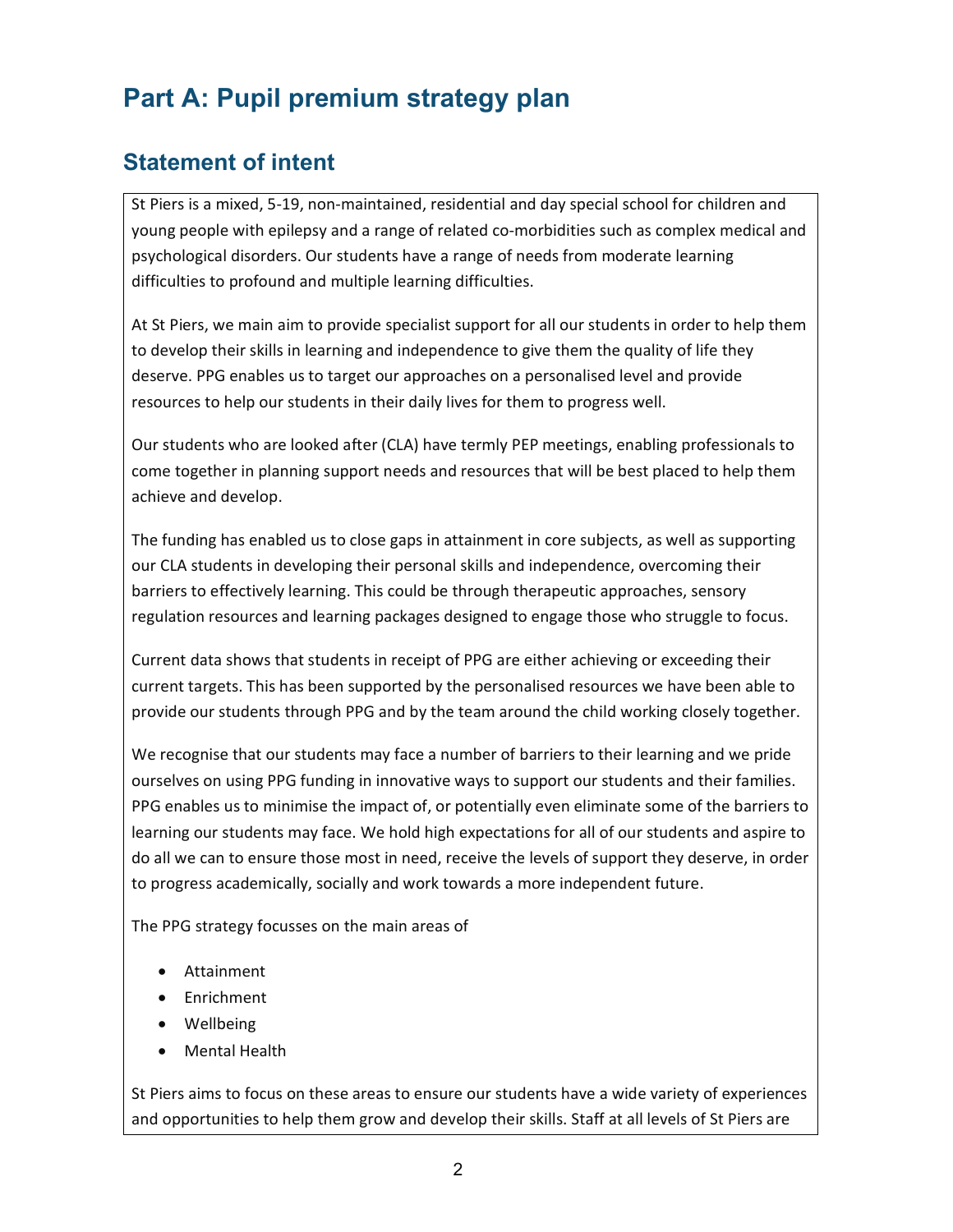dedicated to ensuring PPG funding is spent with maximum impact on the progress and personal development of our students.

## **Challenges**

This details the key challenges to achievement that we have identified among our disadvantaged pupils.

| <b>Challenge</b><br>number | <b>Detail of challenge</b>                                                                                                                    |
|----------------------------|-----------------------------------------------------------------------------------------------------------------------------------------------|
|                            | Complex educational, medical and behavioural needs of students that impact<br>on attainment and progress                                      |
|                            | Social, Emotional and Behavioural (mental health) barriers to progress and<br>attendance                                                      |
|                            | Communication Difficulties i.e., pupils who are non-verbal, those with limited<br>language and pupils with social communication difficulties. |

## Intended outcomes

This explains the outcomes we are aiming for by the end of our current strategy plan, and how we will measure whether they have been achieved.

| Intended outcome                                                                                                    | Success criteria                                                                                                                                                                                                                                                                       |
|---------------------------------------------------------------------------------------------------------------------|----------------------------------------------------------------------------------------------------------------------------------------------------------------------------------------------------------------------------------------------------------------------------------------|
| Pupils make expected or better progress in their<br>reading and literacy targets with the use of Lexia<br>software. | Pupils eligible for Pupil Premium make<br>accelerated progress by the end of the year<br>assessments so that they reach or exceed their<br>literacy and reading targets at the end of our<br>strategy in 2024/25.                                                                      |
| Reduction in social, emotional and behavioural<br>(mental health) barriers to progress.                             | Pupils equipped with the strategies to support<br>themselves in managing challenging situations.                                                                                                                                                                                       |
|                                                                                                                     | Providing necessary sensory and calming re-<br>sources to those students who need them in or-<br>der to self-regulate.<br>Through professional development and train-<br>ing, teaching staff further develop their under-<br>standing and skills to support these additional<br>needs. |
|                                                                                                                     | Pupils eligible for Pupil Premium reach or<br>exceed their termly ECHP small steps/Annual<br>goals and end of year targets by the end of our<br>strategy 2024/2025.                                                                                                                    |
| Pupils to make expected or better progress in<br>communication and social interaction.                              | Pupils eligible for Pupil Premium make<br>accelerated progress by the end of the year in<br>their specific expressive and receptive                                                                                                                                                    |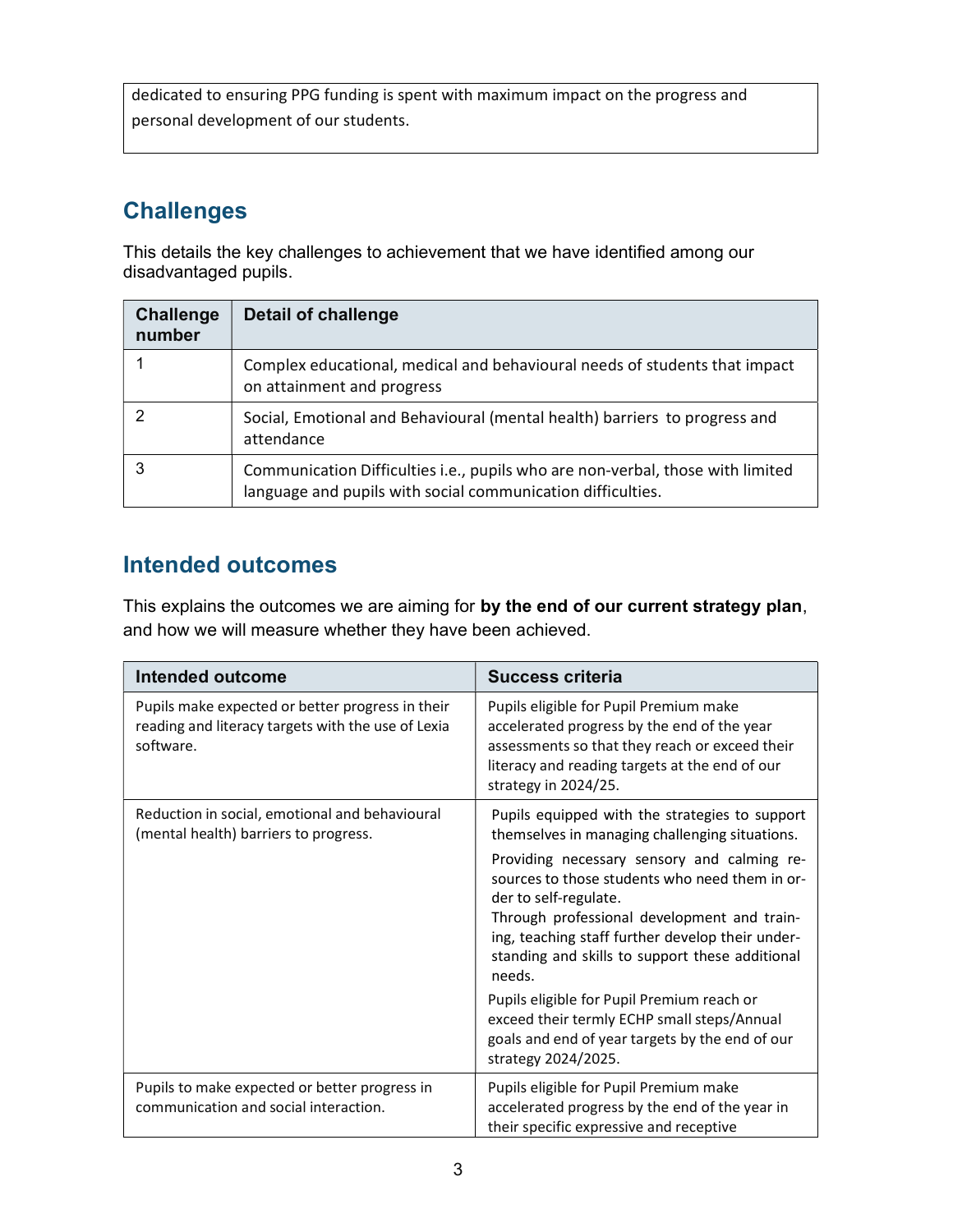|                                                                     | communication targets and therefore reach or<br>exceed their end of key stage targets by the end<br>of 2024/25.                                                                                                                               |
|---------------------------------------------------------------------|-----------------------------------------------------------------------------------------------------------------------------------------------------------------------------------------------------------------------------------------------|
| Student's learning is not impacted due to<br>financial disadvantage | By the end of 2024/25 Students receiving PPG<br>will have learning enriched through visits to the<br>community, working with other professionals as<br>part of a transdisciplinary team and further<br>access to home learning opportunities. |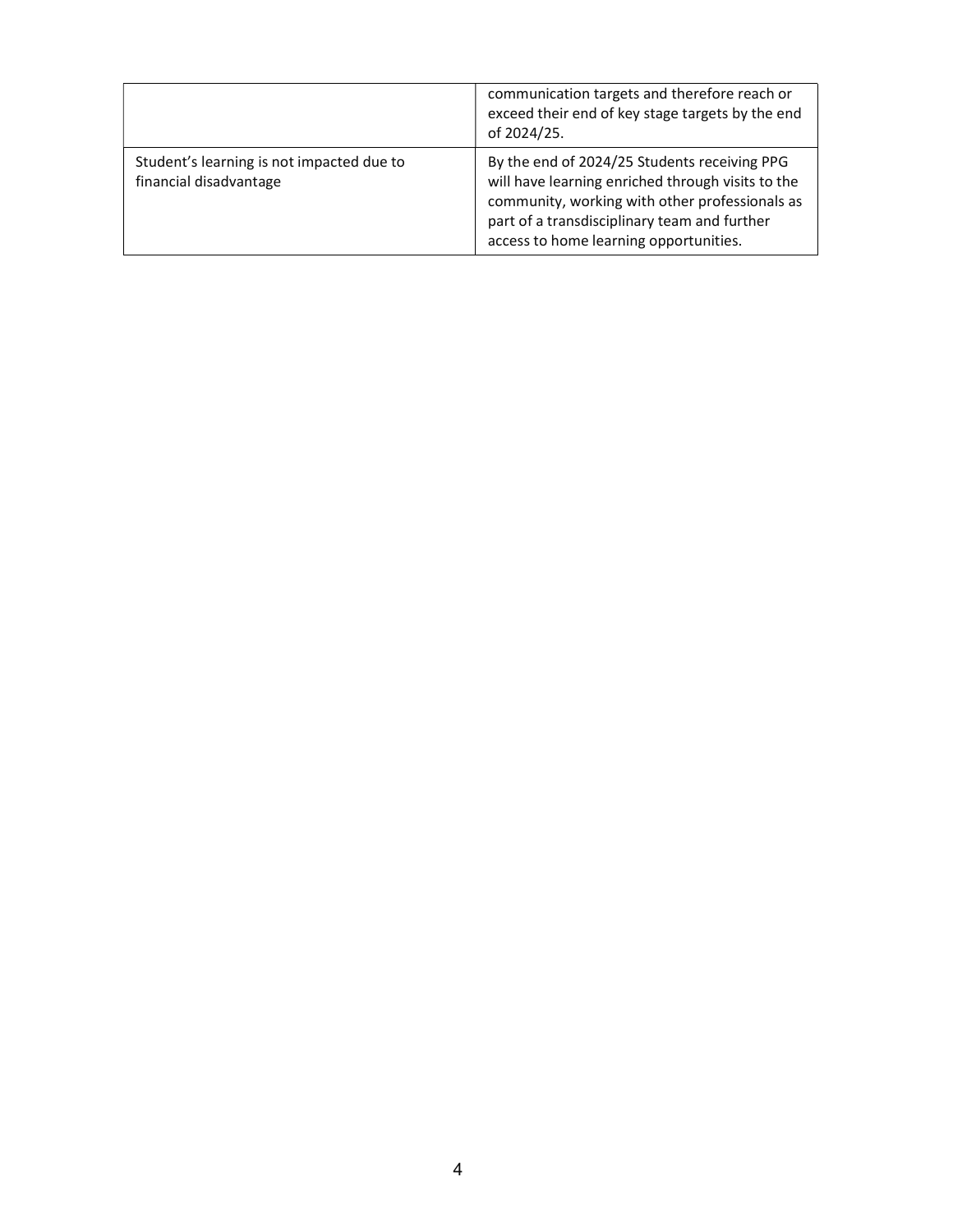## Activity in this academic year

This details how we intend to spend our pupil premium (and recovery premium funding) this academic year to address the challenges listed above.

#### Teaching (for example, CPD, recruitment and retention)

Budgeted cost: £1350

| <b>Activity</b>                                                                                                | Evidence that supports this approach                                                                                                                                                                                                                                                                                                                                                                                                                                                                                                                                             | <b>Challenge</b><br>number(s)<br>addressed |
|----------------------------------------------------------------------------------------------------------------|----------------------------------------------------------------------------------------------------------------------------------------------------------------------------------------------------------------------------------------------------------------------------------------------------------------------------------------------------------------------------------------------------------------------------------------------------------------------------------------------------------------------------------------------------------------------------------|--------------------------------------------|
| Hirstwood-<br>Phonics for all<br>Enhanced<br>teacher<br>pedagogy<br>development to<br>support early<br>readers | Government guidance suggests that high quality phonics<br>teaching should include 'extensive teacher-child interaction<br>and involve a multi-sensory approach'<br>https://www.gov.uk/government/publications/phonics-<br>teaching-materials-core-criteria-and-self-<br>assessment/validation-of-systematic-synthetic-phonics-<br>programmes-supporting-documentation<br>This CPD will empower our teaching staff to further develop<br>their skills in teaching phonics with a sensory approach in<br>order to benefit the learning and development of our<br>student's skills. | 3<br>July 2022 review                      |
| Choose it Ready-<br>mades                                                                                      | Choose it readymades provides teaching staff with engaging<br>resources that can be accessed in the classroom as well as<br>being part of home learning opportunities for our students.<br>https://www.helpkidzlearn.com/shop/online-<br>software/chooseit-readymades<br>Due to the complex medical needs of our student cohort, it is<br>essential that we can provide learning in different settings<br>our students access to ensure that medical needs are less of<br>a barrier to our students learning.                                                                    | $1$ and $3$<br>July 2022 review            |
| <b>First News</b><br>Subscription                                                                              | First News newspapers provide age-appropriate reading<br>material to engage our students in further engaging with<br>reading in order to develop their skills. The newspapers<br>provide a beneficial resource which has shown to be<br>enjoyable to our students. Government guidance suggests<br>that an enjoyment of reading helps students to become<br>better and more confident readers.<br>https://assets.publishing.service.gov.uk/government/upload<br>s/system/uploads/attachment_data/file/284286/reading_for<br>pleasure.pdf                                         | $1$ and $3$<br>July 2022 review            |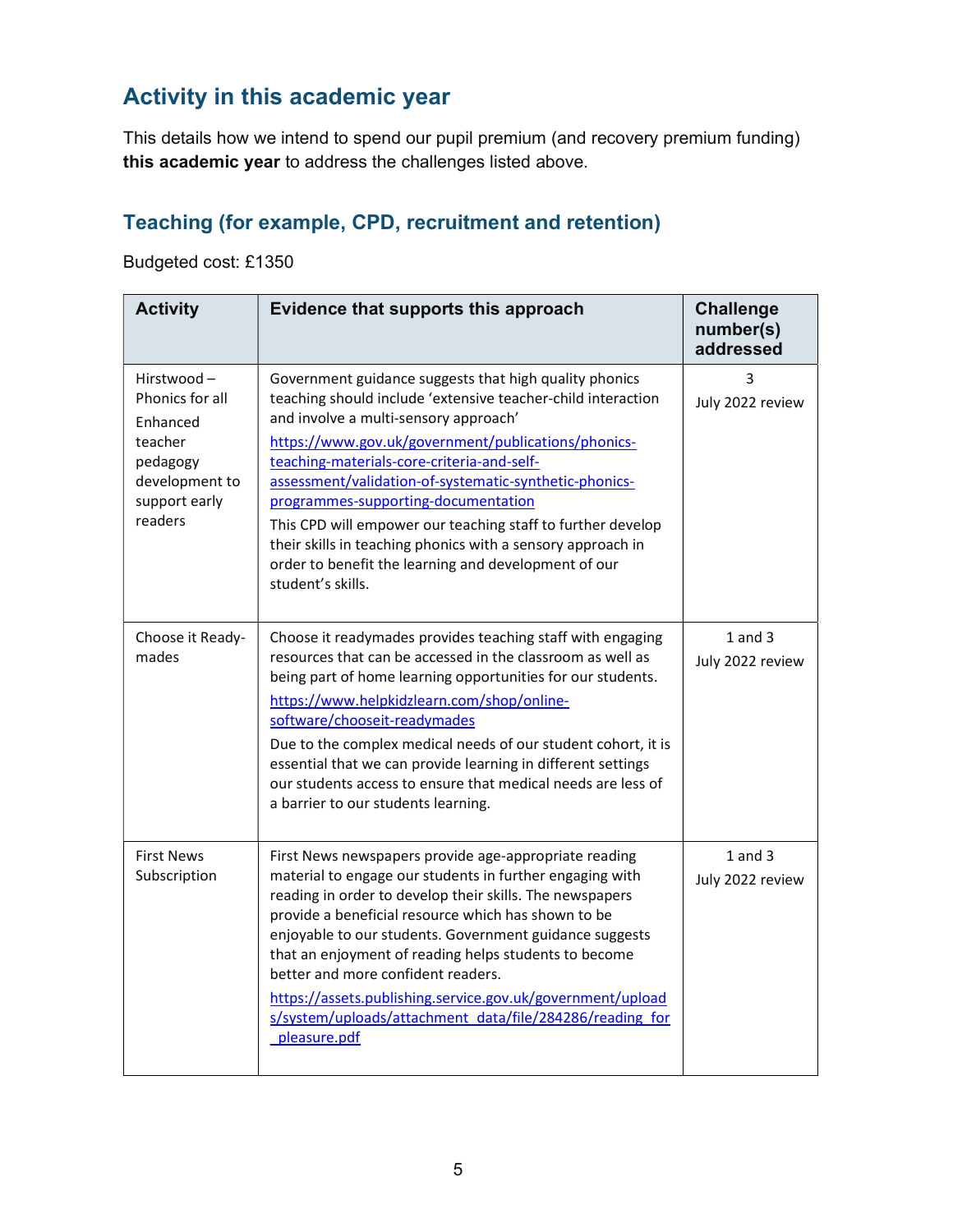### Targeted academic support (for example, tutoring, one-to-one support structured interventions)

Budgeted cost: £9500

| <b>Activity</b>                                 | Evidence that supports this approach                                                                                                                                                                                                                                                                                                                                                               | <b>Challenge</b><br>number(s)<br>addressed |
|-------------------------------------------------|----------------------------------------------------------------------------------------------------------------------------------------------------------------------------------------------------------------------------------------------------------------------------------------------------------------------------------------------------------------------------------------------------|--------------------------------------------|
| <b>LEXIA Software</b>                           | Government recommendation around the teaching of<br>phonics explains that phonics teaching should include,<br>'extensive teacher-child interaction and involve a multi-<br>sensory approach'<br>https://www.gov.uk/government/publications/phonics-<br>teaching-materials-core-criteria-and-self-<br>assessment/validation-of-systematic-synthetic-phonics-<br>programmes-supporting-documentation | 3 July 2022<br>review                      |
|                                                 | LEXIA is a software packager that teaching staff can use to<br>produce personalised and targeted learning activities for<br>students to access. Through a trial period, we were able<br>to identify that student engagement improved an many<br>children were requesting further time using the software,<br>helping to increase their educational progress.<br>https://www.lexialearning.com/     |                                            |
| RDA Horse riding<br>sessions                    | Research carried out by RDA states that, 'horse riding<br>with RDA delivers physical benefits, boosts confidence,<br>improves communication skills and helps to build<br>relationships.'<br>https://www.rda.org.uk/impact/                                                                                                                                                                         | $1$ and $2$<br>July 2022 review            |
|                                                 | RDA sessions have been beneficial to many of our<br>students in the past in helping them to develop their<br>physical skills and working towards their EHCP targets,<br>where physiotherapy is an identified need. It has also<br>benefitted on student behaviour and has had a calming<br>effect on students who find it challenging to self-regulate.                                            |                                            |
| STEM and<br><b>Enrichment Day</b><br>activities | STEM and Enrichment activities have shown to benefit<br>our student's ability to transfer their skills and learning in<br>different contexts.<br>Government research suggests that enrichment and                                                                                                                                                                                                  | 1, 2 and 3<br>July 2022 review             |
|                                                 | extended timetable activities benefit all students in their<br>learning.<br>https://assets.publishing.service.gov.uk/government/upl<br>oads/system/uploads/attachment_data/file/635002/Exte<br>nded Activity Provision in Secondary Schools.pdf                                                                                                                                                    |                                            |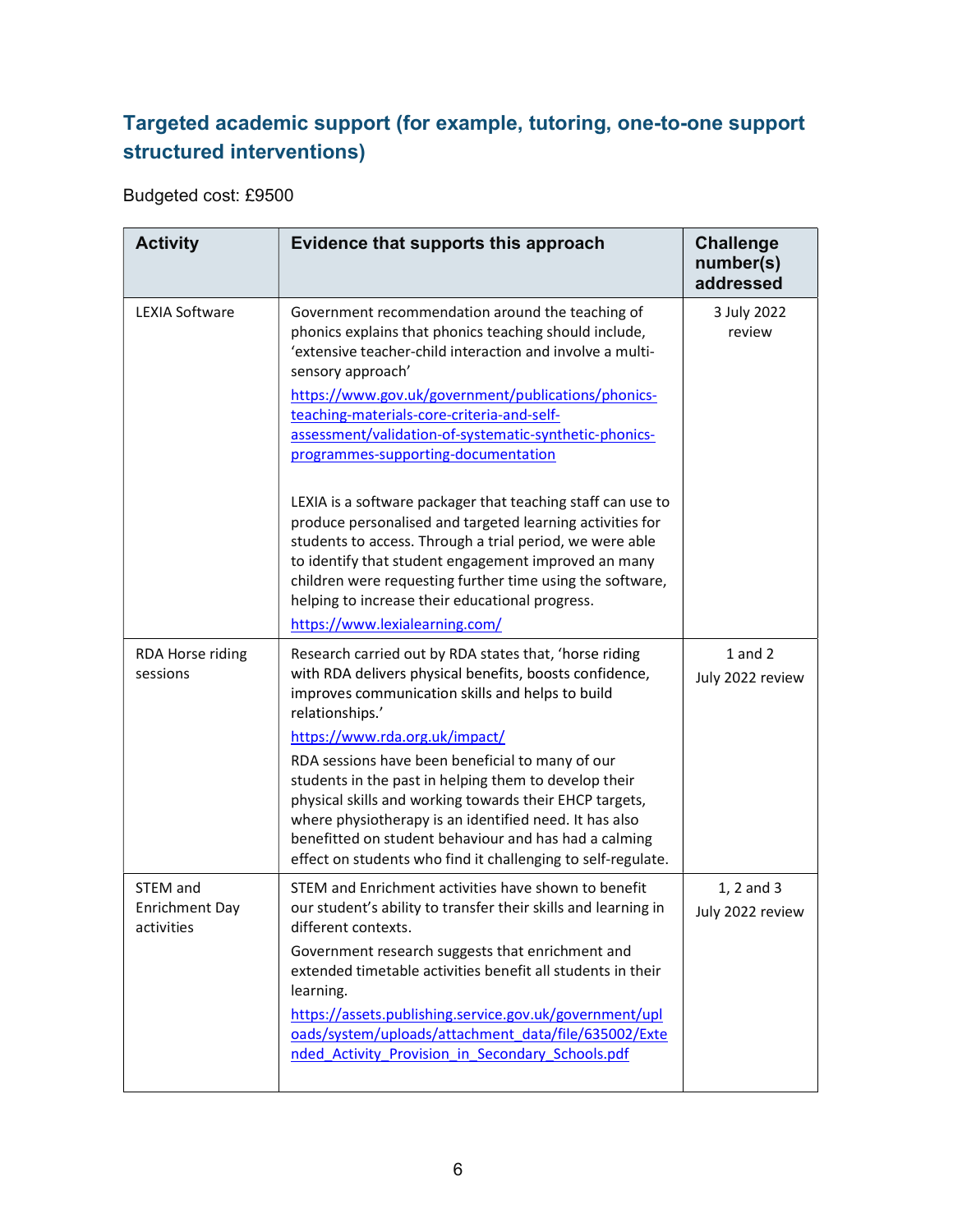## Wider strategies (for example, related to attendance, behaviour, wellbeing)

Budgeted cost: £3000

| <b>Activity</b>                                                                 | Evidence that supports this approach                                                                                                                                                                                                                                                                                                                                                                                                                                                                                                                                                                                                             | <b>Challenge</b><br>number(s)<br>addressed |
|---------------------------------------------------------------------------------|--------------------------------------------------------------------------------------------------------------------------------------------------------------------------------------------------------------------------------------------------------------------------------------------------------------------------------------------------------------------------------------------------------------------------------------------------------------------------------------------------------------------------------------------------------------------------------------------------------------------------------------------------|--------------------------------------------|
| Sensory and self-<br>regulation<br>equipment                                    | Sensory equipment has been shown to benefit learning<br>with SEN and sensory processing needs in their learning<br>and day to day lives.<br>https://tlcpediatrictherapy.com/posts/therapy/how-<br>sensory-toys-help-children-with-special-needs/<br>Our own experience as a school and in working alongside<br>therapy teams has shown that sensory items can benefit<br>many of our students to self-regulate and be in a calm from<br>of mind, enabling them to be more effective learners.                                                                                                                                                    | $1$ and $2$<br>July 2022 review            |
| Laptops or iPads<br>to support home<br>learning for<br>those who need<br>access | Research has shown that children with SEN benefit from<br>the use of technology to aide their learning and can be an<br>engaging tool to help students remain focussed on their<br>activities.<br>https://educationendowmentfoundation.org.uk/education-<br>evidence/guidance-reports/digital                                                                                                                                                                                                                                                                                                                                                    | $1$ and $2$<br>July 2022 review            |
| Museum, theatre<br>and community<br>trips for<br>enrichment and<br>engagement   | It has been evidenced that school trips can play a beneficial<br>role in the learning and development of all students in<br>school. It has been shown that, 'educational trips provide<br>pupils with real life experiences and help them develop<br>the necessary skills to enable them to lead an<br>independent or semi-independent life in adulthood.'<br>https://senmagazine.co.uk/content/education/school-<br>trips/7850/school-trips-for-all/<br>Many of our students benefit for more from real-life,<br>situational learning opportunities in developing their<br>understanding of the world around them and their place<br>within it. | 1, 2 and 3<br>July 2022 review             |

## Total budgeted cost: £13,850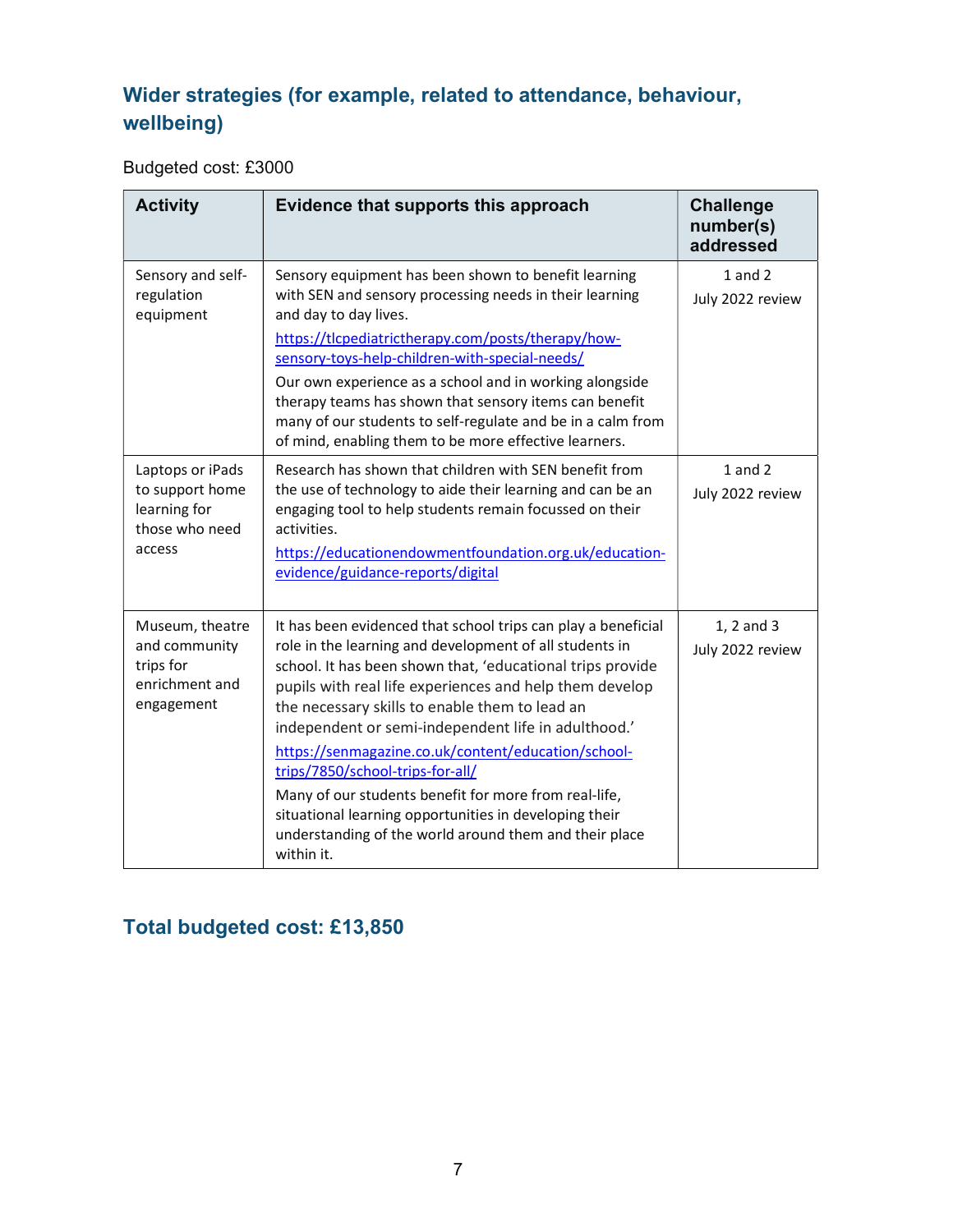# Part B: Review of outcomes in the previous academic year

### Pupil premium strategy outcomes

This details the impact that our pupil premium activity had on pupils in the 2020 to 2021 academic year.

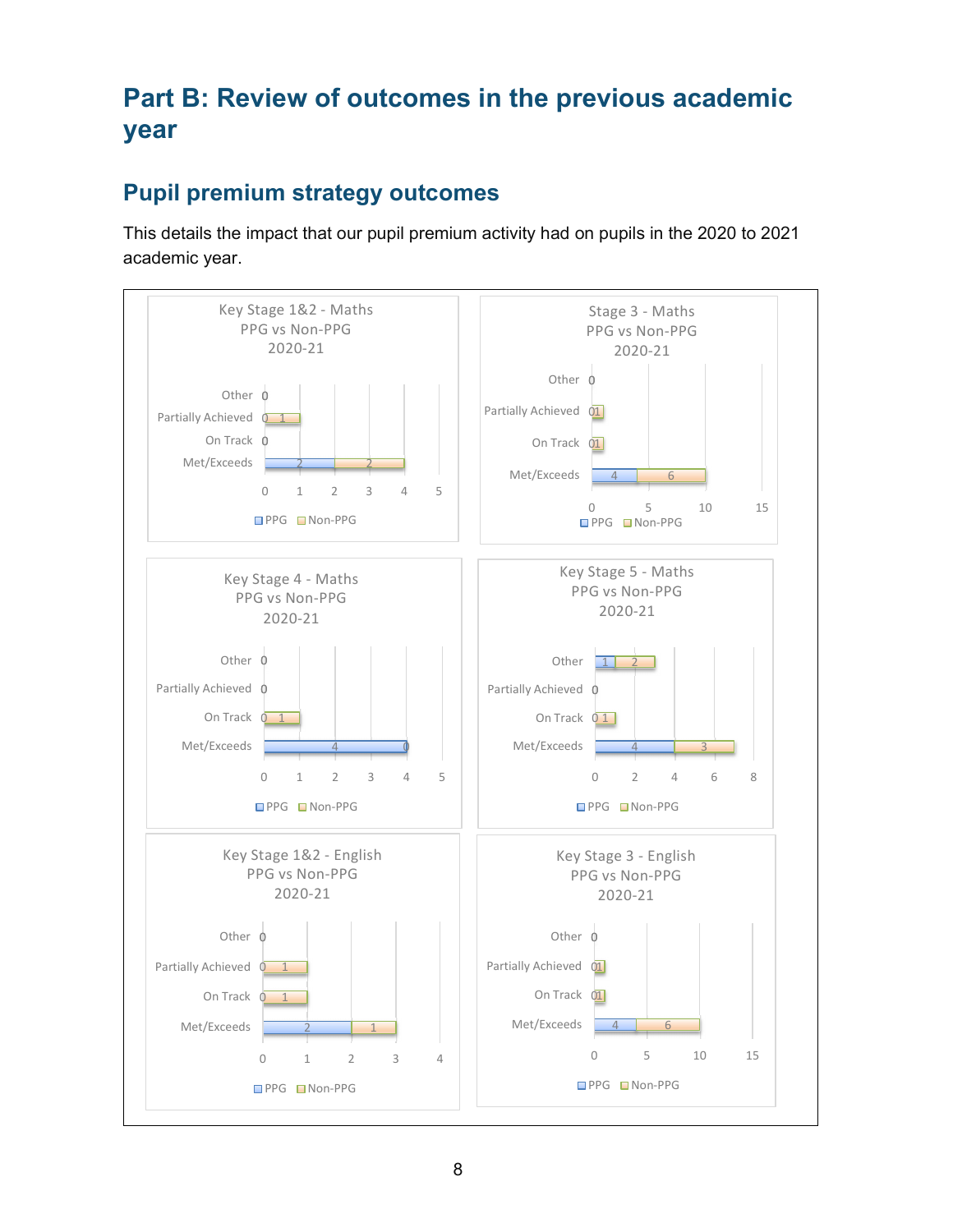

## Externally provided programmes

| <b>Programme</b>         | <b>Provider</b>              |
|--------------------------|------------------------------|
| Therapeutic Horse Riding | Riding for the disabled(RDA) |